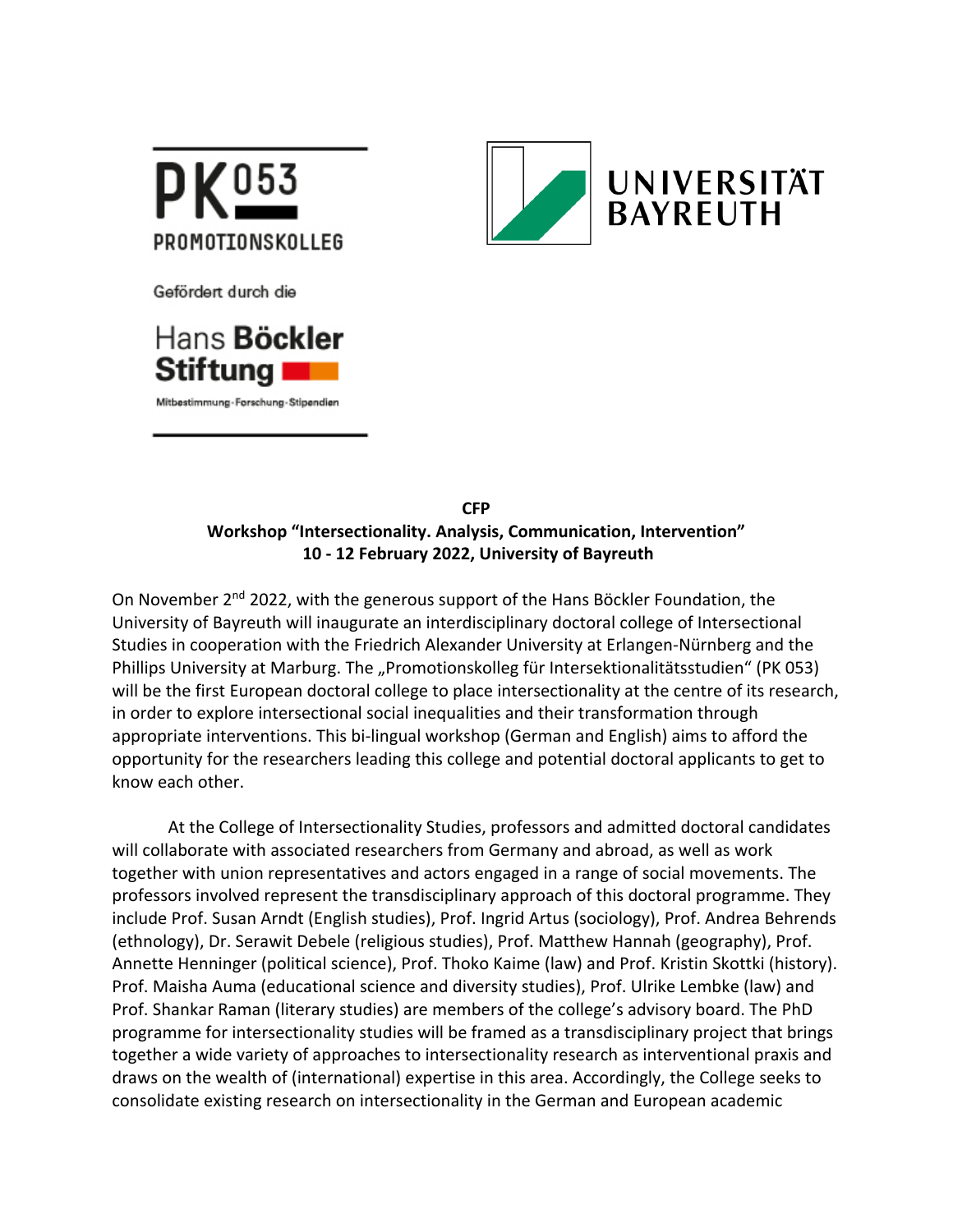landscape and thereby establish intersectionality studies as a scientific discipline in its own right. The College will rely on structured doctoral training, while at the same offering the freedom for individual research and work. Given its emphasis on transdisciplinarity, it seeks doctoral researchers from diverse disciplinary and thematic backgrounds, who share an abiding interest in critically viewing intersectional social inequalities and in exploring modes of intersectional solidarity and justice.

The work of the College will be carried out by four research groups (FG) that cooperate in a transdisciplinary and mutually interdependent manner. The first research group has "Analysis" as its focus, and will research processes, institutions and narratives from a historical perspective, while taking its reference from contemporary social processes. The second FG focuses on "Communication" and from this perspective explores formats, media and spaces. The third FG deals with "Interventions" and the actors, strategies, and measures related to interventional praxis. Labour (worlds) and models of participation; human rights and their violation; memory and projections into the future; narratives and representational patterns as well as practices of resistance and solidarity are at the fore of the first 3 FGs. Combining analysis, communication, and intervention, the fourth FG dedicates itself to issues germane to "Labour(worlds) and intersectional solidarity."

A total of 12 doctoral scholarships will awarded in the College's first year, with an application deadline of May 26, 2022. In the run-up to the formal announcement of the competition, the Doctoral College for Intersectionality Studies would like to inaugurate its investigations with a workshop on the topic of "Intersectionality Research," to be held at the University of Bayreuth from February 10 to 12, 2022. The workshop will be devoted to the question of how one can analyse and communicate the emergence of social inequalities out of overlapping axes of power along with the intervention strategies that result from this nexus.

The workshop is organized and designed by the members of the Doctoral college for Intersectionality Studies and financed by the Hans Böckler Foundation. Talks by the members and associated researchers will frame the workshop, which is intended to provide a window into some of the topics that can studied at the College as well as the modalities of how to apply. Above all, however, the workshop seeks to afford space for reflection and conversation to those who are considering applying for a doctoral scholarship. Thus, in addition to conventional talks (15 min), other presentation and discussion formats will be possible, such as poster presentations or discussion instructions. The workshop will conclude with a plenary discussion that explores the terms intersectionality, discrimination and privilege. The talks and presentations are open to a range of questions. How do structures and individual actions, as well as discrimination and privilege, interact with intersectional social inequalities? How can one speak about discrimination across the totality of society without reproducing patterns of discrimination? How can interventions be made to function as the sand in the machinery of intersectional social inequality? How can one derive intersectionality competencies from these interventions that can then promote transformations, for example in the context of labour law?